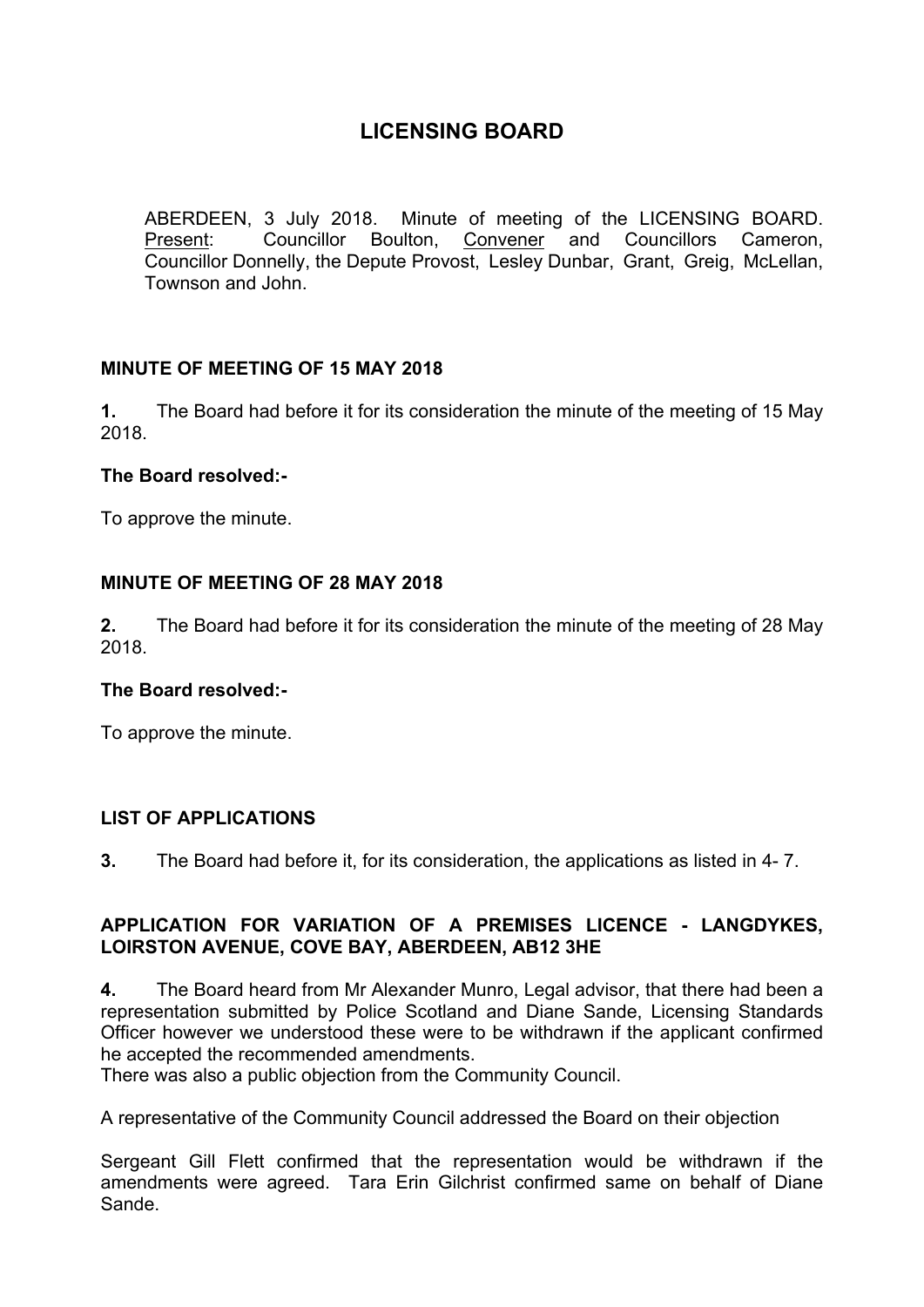3 July 2018

Thereafter the Board heard from Steven McGowan, agent for applicant confirmed that the applicant was happy to agree the recommendations and that the amendments would address the Community Council objection, which the Community Council representative was happy to accept. Mr McGowan also confirmed that an amended operating plan had been submitted to reflect this.

### **The Licensing Board resolved:**

To grant the variation as amended.

# **APPLICATION FOR VARIATION OF A PREMISES LICENCE - TESCO EXPRESS, 571 GREAT WESTERN ROAD, ABERDEEN**

**5.** The Board heard from Mr Alexander Munro, Legal advisor, that there had been no objections or representations received in connection with the application.

## **The Licensing Board resolved:**

To grant the application.

### **APPLICATION FOR VARIATION OF A PREMISES LICENCE - THE CRAFTSMAN COMPANY, 2 GUILD STREET, ABERDEEN**

**6.** The Board heard from Mr Alexander Munro, Legal advisor, that there had been no objections or representations received in connection with the application.

# **The Licensing Board resolved:**

To grant the application.

# **APPLICATION FOR VARIATION OF A PREMISES LICENCE - THE FILLING STATION, 254 UNION STREET, ABERDEEN**

**7.** The Board had before them a letter of representation dated 22 June 2018 from Police Scotland and a letter of representation dated 21 June 2018 from the NHS. Sergeant Flett and Ms Wilson Spoke to their letters, thereafter, Mr David Scott, agent and Paul Clarkson and Joshua Clarkson spoke in support of the application.

# **The Board resolved:**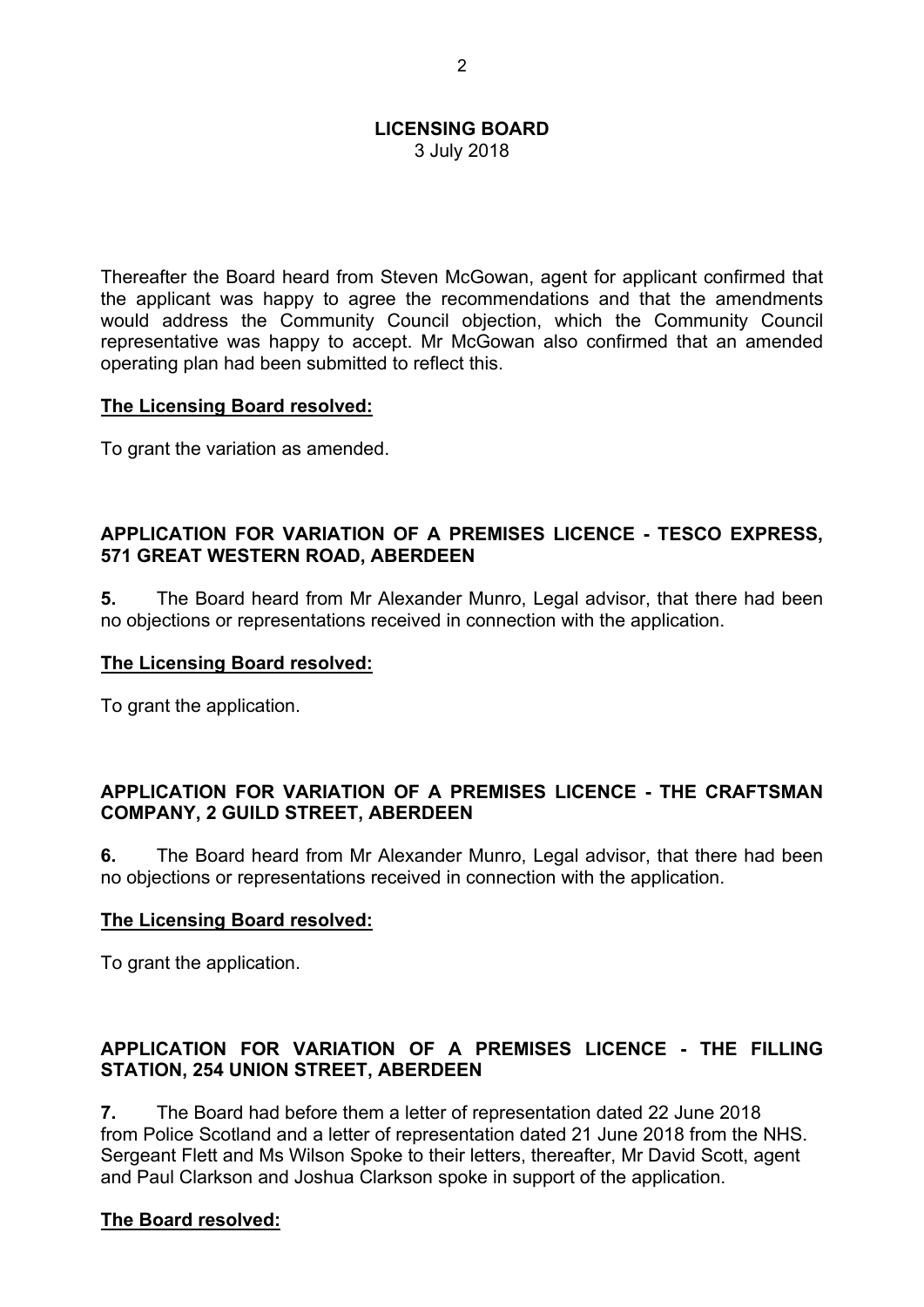3 July 2018

To grant the application subject to the that at least one SIA steward must be on duty at all times that the premises are open after 01:00 hours.

## **REPORT OF CONDUCT INCONSISTENT WITH THE LICENSING OBJECTIVES - PERSONAL LICENCE NO: AC3467**

**8.** The Board had before it a letter of representation from Police Scotland dated 23 April 2018 The licence holder did not attend

#### **The Board resolved to:**

To defer the application

### **REPORT OF CONDUCT INCONSISTENT WITH THE LICENSING OBJECTIVES - PERSONAL LICENCE NO: AC1686**

**9.** This report had been deferred from the last Board meeting. The licence holder did not attend.

#### **The Board resolved**:

To endorse the personal Licence

# **APPLICATION FOR A PERSONAL LICENCE - AC5206**

**10.** The Board had before them a letter of objection from Police Scotland dated 15 February 2018

The application had been deferred from previous Board meetings.

Gill Flett spoke to the letter and thereafter the applicant addressed the Board through an interpreter in support of the application.

#### **The Board resolved:**

To refuse the licence

#### **APPLICATION FOR A PERSONAL LICENCE - AC5309**

**11.** The Board had before it a letter of representation from Police Scotland dated 4 May 2018

Gill Flett spoke to the letter, thereafter the applicant addressed the Board in support of the application.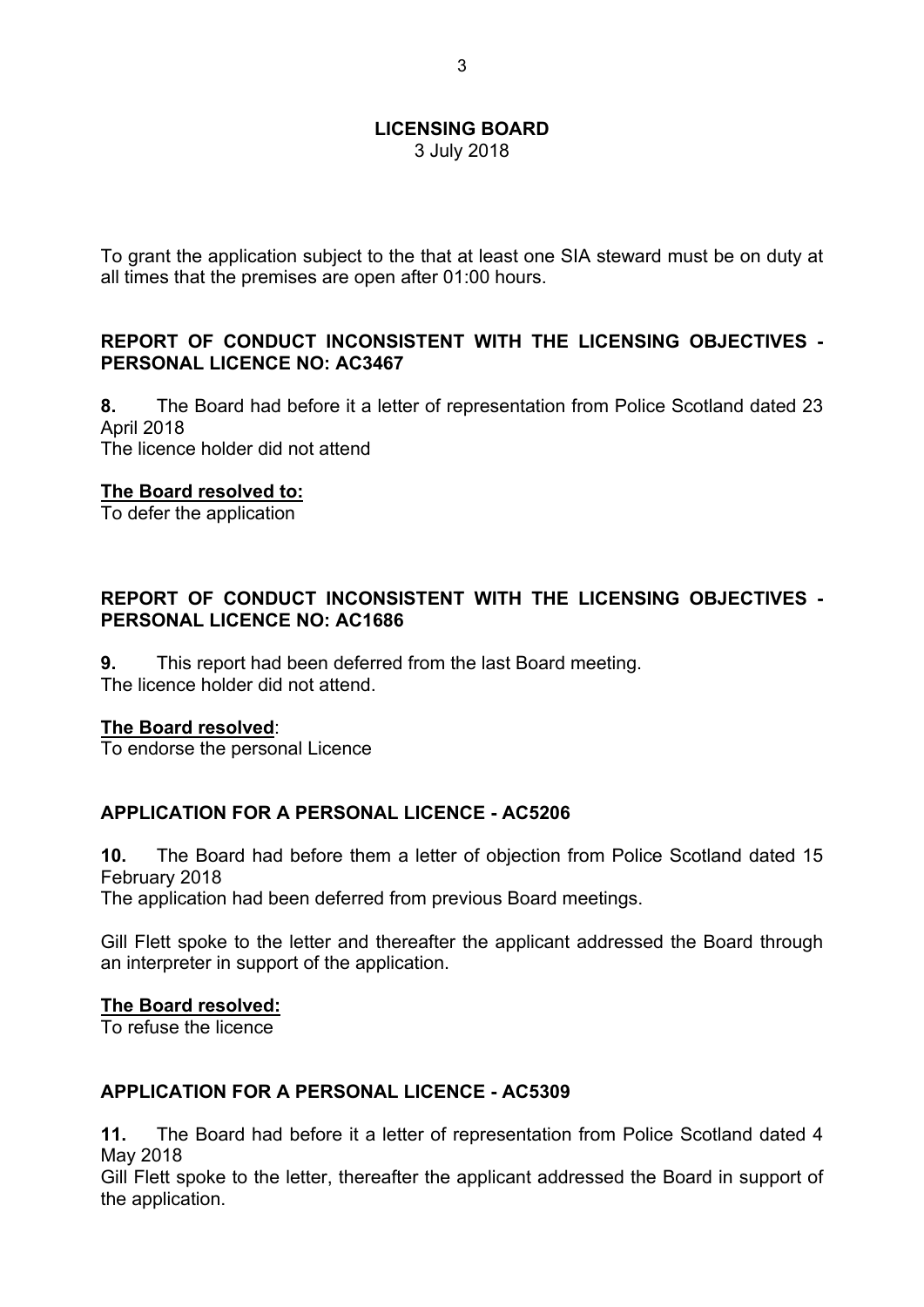3 July 2018

### **The Board resolved**:

To grant the licence

### **PERSONAL LICENCE REVIEW HEARING: AC3996**

**12.** The Board had before it a letter from Police Scotland dated 25 May 2018. Gill Flett spoke to the letter, thereafter David Scott, agent and the licence holder addressed the Board in support of the licence holder.

#### **The Board resolved:**

To endorse the licence

#### **PREMISES LICENCE REVIEW APPLICATION - AMORE RISTORANTE, 80-82 HUNTLY STREET, ABERDEEN, AB10 1TD**

**13.** The Board had before it a letter from Police Scotland dated 25 May 2018. Gill Flett spoke to the letter, thereafter David Scott, agent and the licence holder addressed the Board in support of the licence holder.

#### **The Board resolved:**

To take no action.